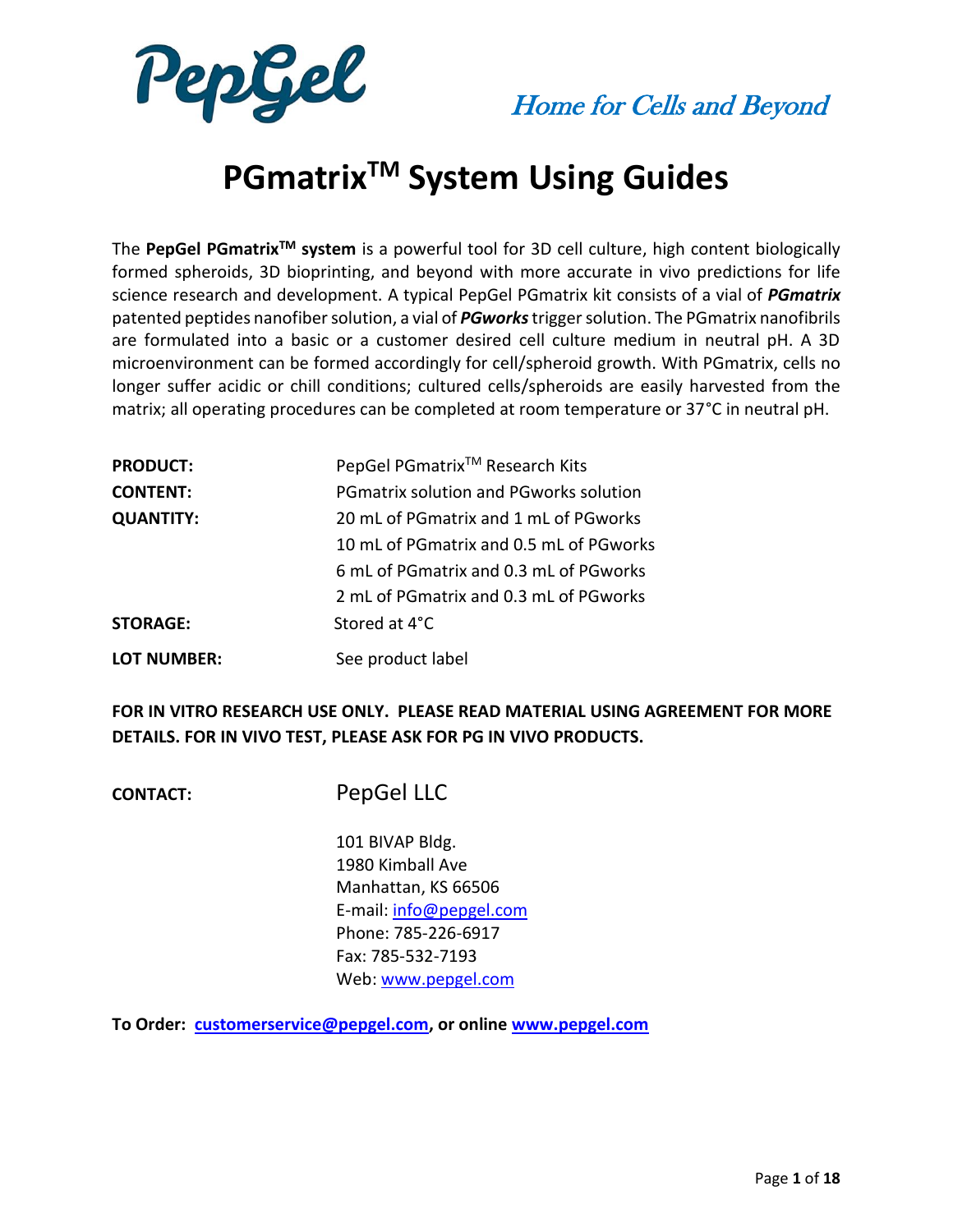

# **Table of Contents**

| A. Protocols for 3D Cell Culture in PGmatrix System3         |
|--------------------------------------------------------------|
|                                                              |
|                                                              |
|                                                              |
| Message III: Examples of Cell Density and Gel Concentration5 |
|                                                              |
|                                                              |
|                                                              |
|                                                              |
|                                                              |
| B. Protocols for Cell Invasion (Thin Gel Method) 15          |
| C. Protocols for 3D Manual Bioprinting of PGmatrix System16  |
|                                                              |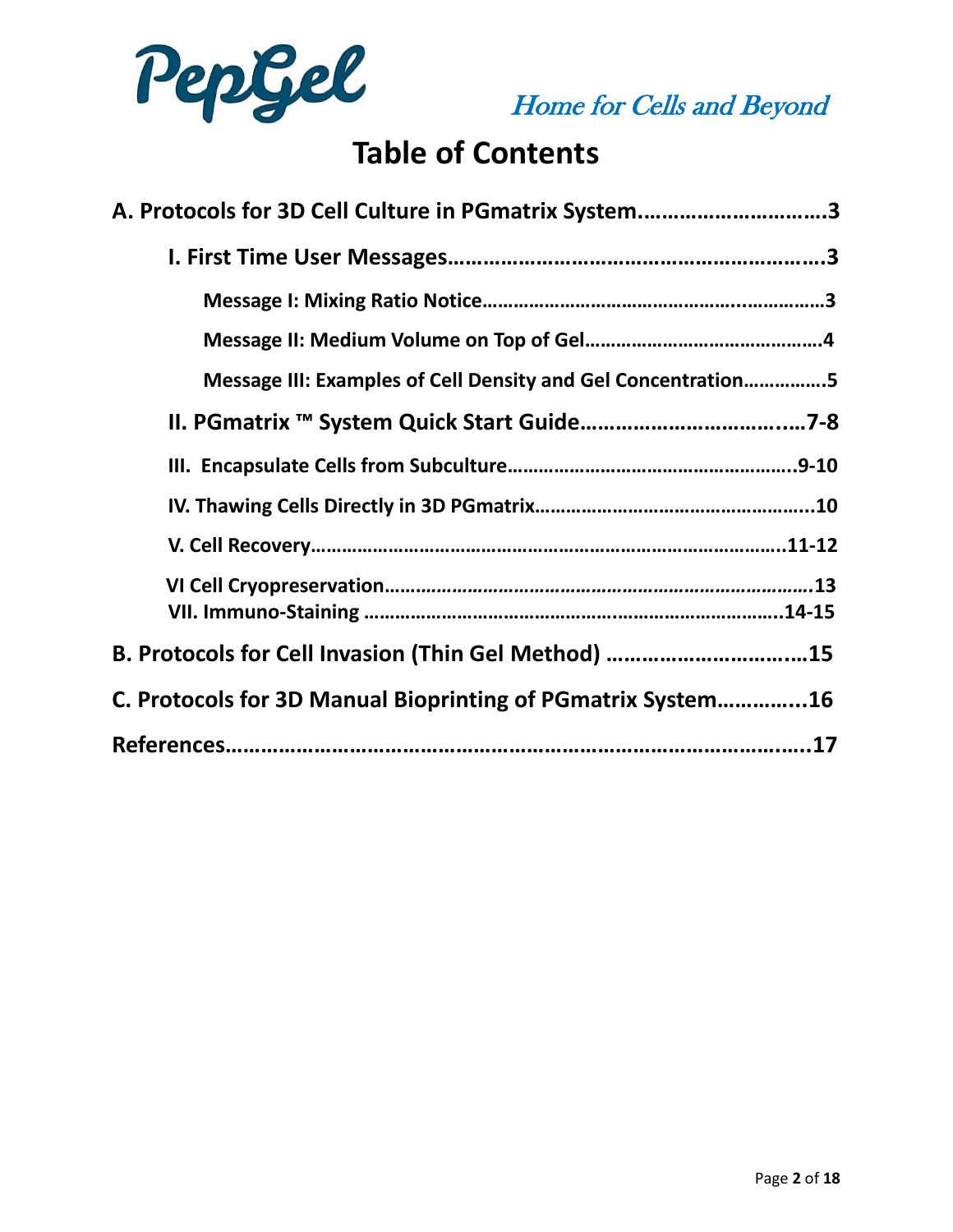

# **A. Protocols for 3D cell culture in PGmatrix System**

### **I. FOR FIRST TIME USER, PLEASE READ THE FOLLOWING THREE MESSAGES**

### *MESSAGE I:* **Mixing Ratio Notice**

The PGmatrix solution contains 1% W/V standard peptides. Most cells from soft tissue grow well in the peptide concentration from 0.1% to 0.5%. If you are first time user, we recommend using a few mixing ratios in the range of 0.1-0.6% W/V final peptide concentration for 3D cell encapsulation to identify the best mixing ratio for your cells. The following **Table 1** presents two mixing ratios at 0.2% and 0.5% concentration as example, respectively. Please use the following table as reference to mix PGmatrix solution and cell suspension.

**Remember:** add the PGworks to your cell suspension FIRST before you mix PGmatrix solution with cell suspension. If you still have questions, please contact technical support by email to [customerservice@pepgel.com](mailto:customerservice@pepgel.com)

| Well         | 0.2% W/V   |              |           | $0.5\%$ W/V | <b>Maximum</b> |           |                              |
|--------------|------------|--------------|-----------|-------------|----------------|-----------|------------------------------|
| <b>Plate</b> | Cell       | PGworks      | PGmatrix  | Cell        | PGworks        | PGmatrix  | plating                      |
| <b>Size</b>  | suspension | solution     | solution  | suspension  | solution       | solution  | volume per<br>well $(\mu L)$ |
|              | (µL)       | ΄ μL)        | $(\mu L)$ | $(\mu L)$   | (μL)           | $(\mu L)$ |                              |
| 6            | 1560       | 40           | 400       | 960         | 40             | 1000      | 2000                         |
| 12           | 780        | 20           | 200       | 480         | 20             | 500       | 1000                         |
| 24           | 390        | 10           | 100       | 240         | 10             | 250       | 500                          |
| 48           | 195        | 5            | 50        | 120         | 5              | 125       | 250                          |
| 96           | 78         | <sup>2</sup> | 20        | 48          | $\mathfrak{p}$ | 50        | 100                          |

**Table 1: Examples of mixing ratios of PGmatrix solution, cell suspension and PGworks\* solution and maximum plating volume per well for different well plates\*\*.** 

**NOTE: \*PGworks is always 2% of the total volume of PGmatrix + cell suspension + PGworks together.**

 **\*\* Nontreated culture plate is recommended for 3D cell culturing in PGmatrix system.**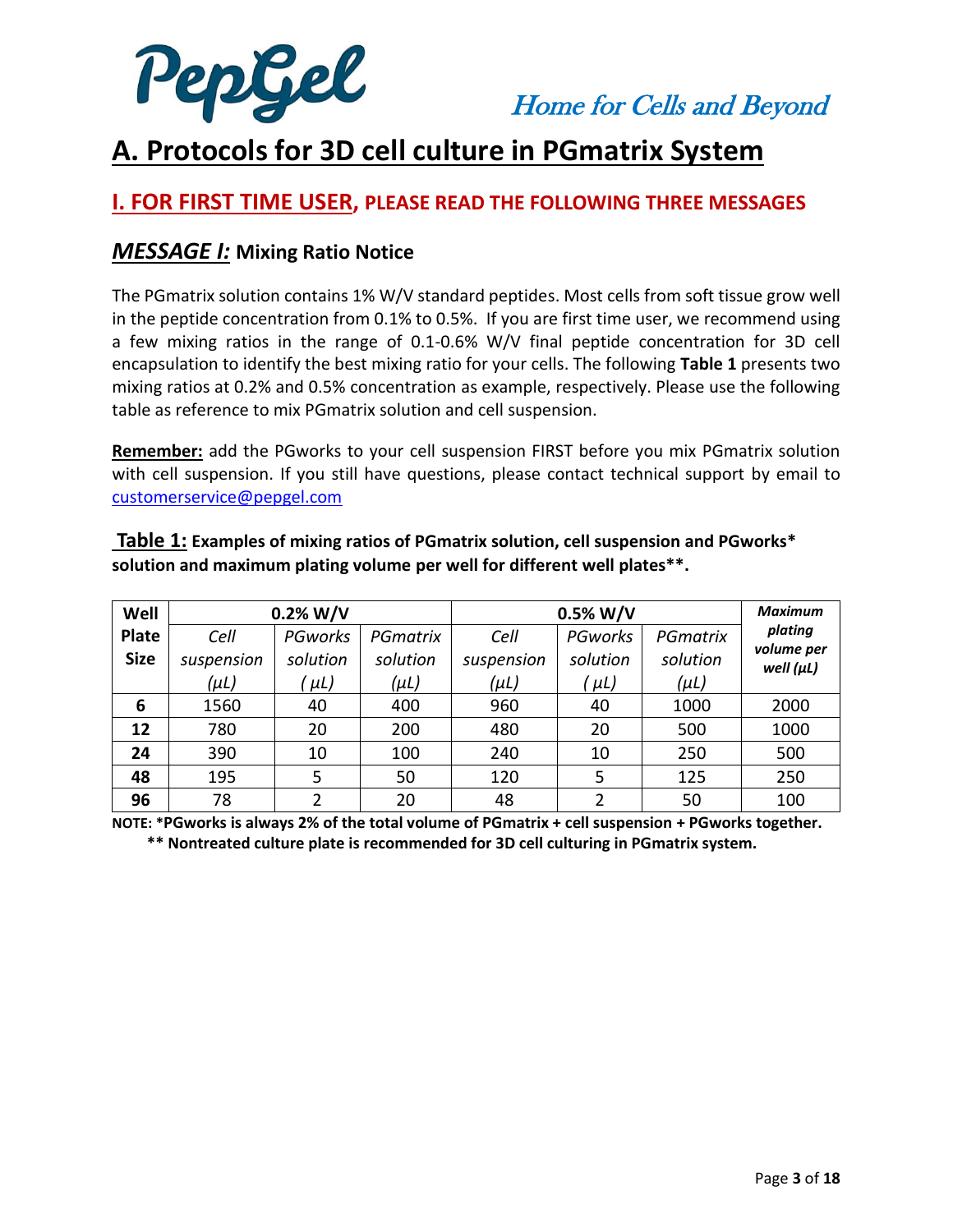



### *MESSAGE II:* **Add medium on the top of hydrogel to prevent drying and to feed the cells for long term culture**

After hydrogel formation (30-60 min at 37 °C after mixing), cell medium needs to be added on the top of the gel to provide fresh nutrition and prevent drying for long term culture. The following **Table 2** presents the recommended volume of medium to add to each well based on different well sizes.

|                         | 6-well | 12-well | 24-well | 48-well | 96-well |
|-------------------------|--------|---------|---------|---------|---------|
| Volume to add $(\mu L)$ | 4000   | 2000    | 1000    | 500     | 200     |

#### **Table 2: The recommended volume of medium to be added on the top of hydrogel**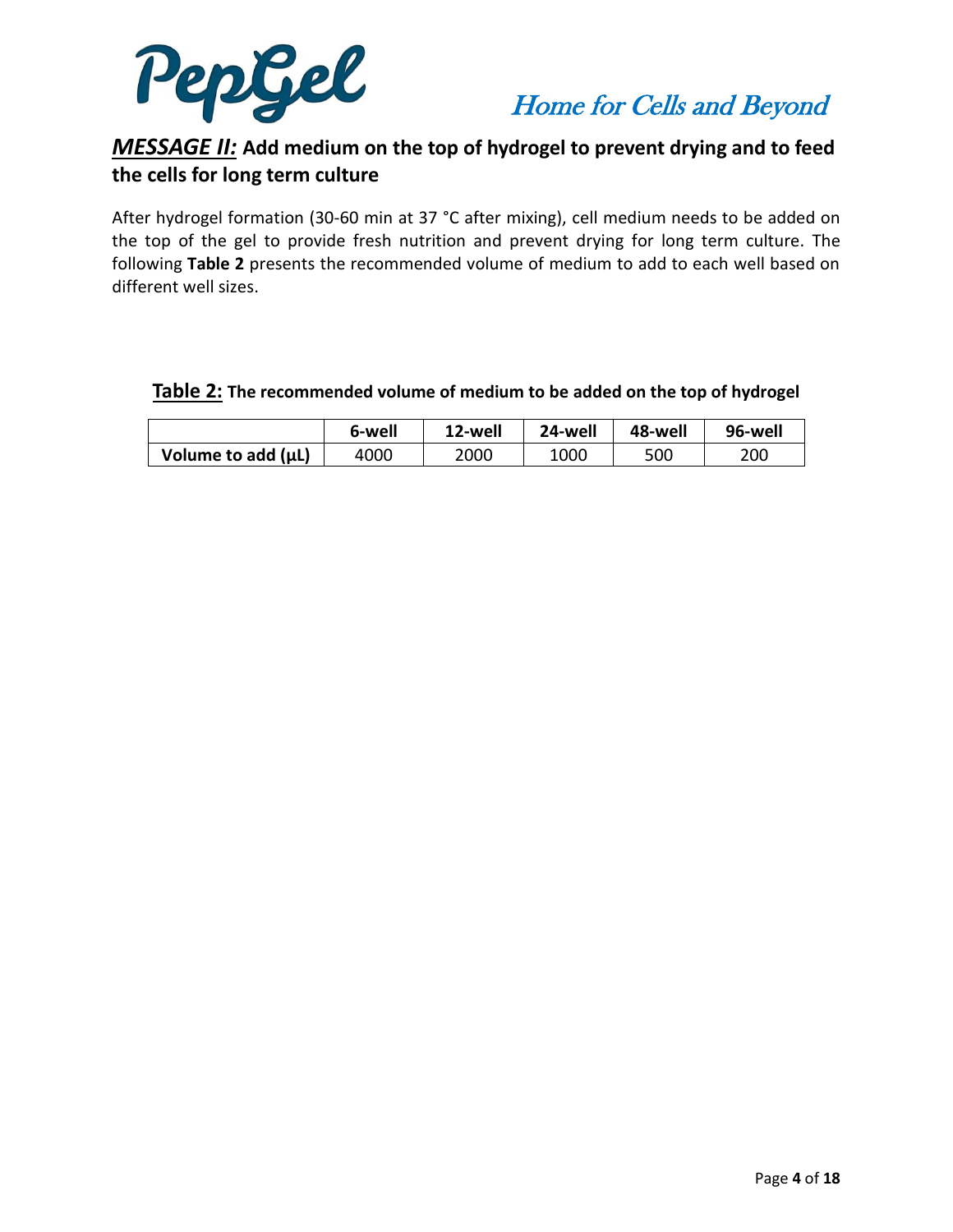

#### *MESSAGE III:* **Examples of Cell Density and Gel Concentration**

*\****Table 3: Cell density and gel concentration recommendation for 3D cell cultures in PGmatrix System**

| <b>Cells</b>                            | <b>PGmatrix System<sup>£</sup></b> | <b>Gel concentration</b> | <b>Gelation time</b> | <b>Cell seeding</b>                       | Proliferation | <b>Cell viability</b> |
|-----------------------------------------|------------------------------------|--------------------------|----------------------|-------------------------------------------|---------------|-----------------------|
|                                         |                                    | (%)                      | (min)                | density (Cell/mL)                         | (times)       | (%)                   |
| <b>Jurkat Clone E6-1 (ATCC)</b>         | <b>PGR</b>                         | 0.2                      | 60                   | $1 \times 10^5$ - 2 $\times 10^5$         | 40-45         | 90-95                 |
| <b>Jurkat Cell (ASC)</b>                | <b>PGR</b>                         | 0.2                      | 60                   | $1 \times 10^5 - 2 \times 10^5$           | 40-45         | 90-95                 |
| CHO-S (ASC)                             | PGP/PGD                            | $0.2 - 0.4$              | 60                   | $1 \times 10^5$ - 2 $\times 10^5$         | 40-45         | 90-95                 |
| MCF-7 (ATCC)                            | PGD                                | $0.2 - 0.3$              | 60                   | $2.8 \times 10^{5}$                       | 4             | 90                    |
| Hela cell                               | <b>PGD</b>                         | 0.2                      | 60                   | $8 \times 10^4$                           | 5-6           | 90-95                 |
| <b>Head Neck cell</b>                   | PGD                                | 0.5                      | 30                   | $4 \times 10^{4}$                         | $6 - 7$       | 90-95                 |
| A549                                    | <b>PGD</b>                         | 0.5                      | 30                   | 5 x10 <sup>4</sup> - 1.5 x10 <sup>5</sup> | $6 - 7$       | 90                    |
| LET <sub>1</sub>                        | <b>PGD</b>                         | 0.5                      | 30                   | 5 x10 <sup>4</sup> - 1.5 x10 <sup>5</sup> | $6 - 7$       | 90                    |
| HepG2 (ATCC)                            | <b>PGD</b>                         | 0.5                      | 30                   | $4 \times 10^{4} - 1 \times 10^{5}$       | 10            | 90-95                 |
| <b>SW480 (ATCC)</b>                     | PGP/PGL                            | 0.5                      | 30                   | $4 \times 10^{4} - 1 \times 10^{5}$       | 10            | 90-95                 |
| PANC 1 (ATCC)                           | PGD                                | 0.5                      | 30                   | $2 x 10^4 - 5 x 10^4$                     | $10 - 15$     | 90-95                 |
| 4t1 (ATCC)                              | <b>PGD</b>                         | 0.5                      | 30                   | $4 \times 10^{4} - 1 \times 10^{5}$       | $10 - 20$     | 90-95                 |
| <b>FHC (ATCC)</b>                       | <b>PGP</b>                         | $0.3 - 0.5$              | $30 - 60$            | $1 \times 10^6$ - 3 $\times 10^6$         | §.            | 90-95                 |
| <b>Human Adipose-Derived</b>            | PGD                                | 0.5                      | 30                   | $6 \times 10^6$                           | ş             | 90                    |
| <b>Mesenchymal Stem Cells</b><br>(ATCC) |                                    |                          |                      |                                           |               |                       |

**£PGD**=PGmatrix DMEM; **PGR=**PGmatrix RPMI; **PGL**=PGmatrix L15; **PGP**=PGmatrix PURE, **PGmatrix with other basal medium would be also available upon request**.

\***Note:** Results reported here are from 48-12 well plate under culturing condition at 37°C and 5% CO<sub>2</sub> and can only be used as reference. It is users' responsibility to use appropriate cell medium and growth supplement or consult with PepGel.

**§ No proliferation for cells, while adjacent cells form spheroids spontaneously with the size of 20** µ**m to 100** µ**m.**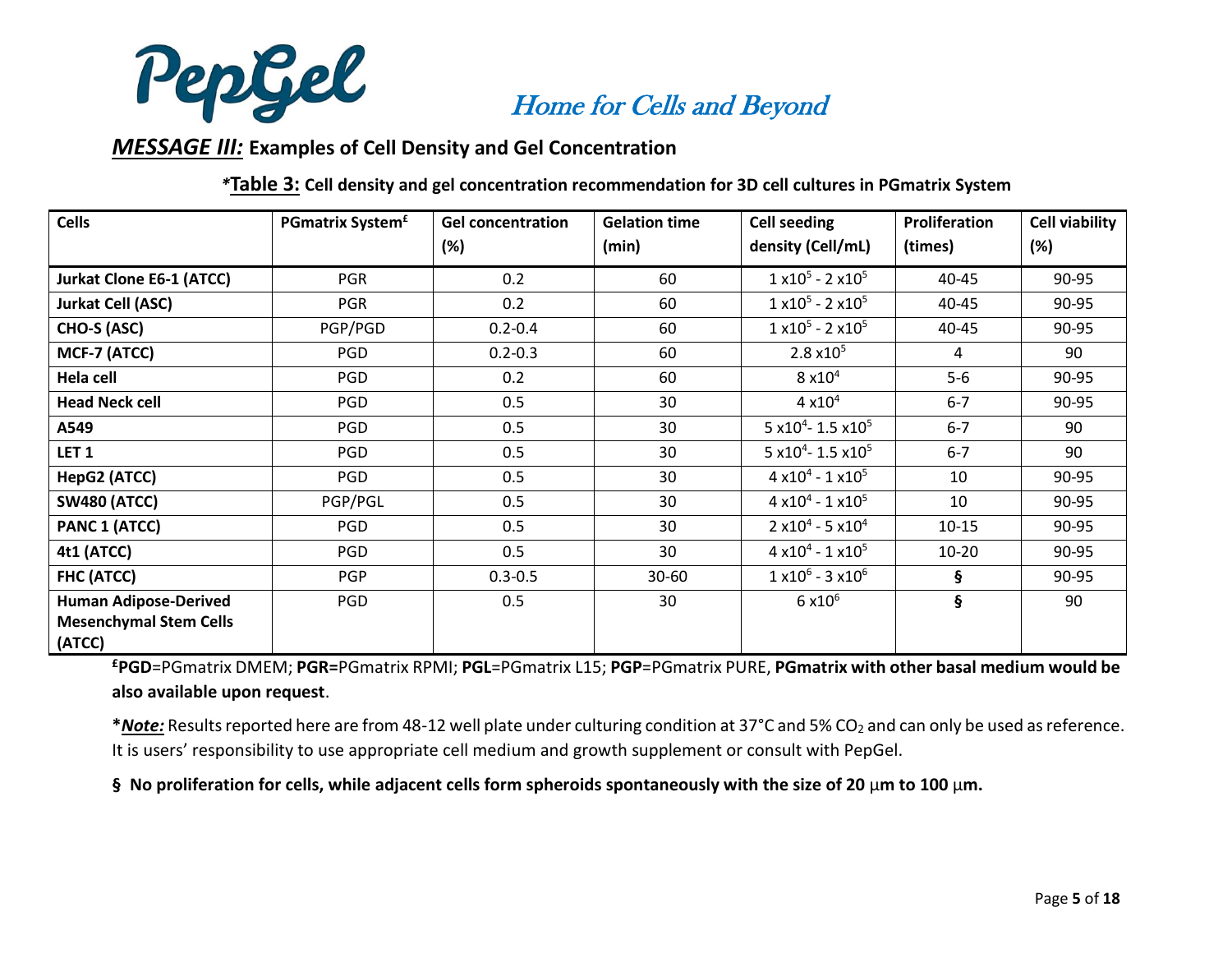



# **II. PGmatrixTM System QUICK START\* for 3D cell culture**

**For Example: 3D Cell Culture Procedure for a 24 well plate at the ratio of 1:1 (PGmatrix:Cell suspension) that will yield 0.5% (w/v) PGmatrix hydrogel concentration.**

(Preparation: Bring the PGmatrix system kit and cell solution to room temperature or 37 °C)

- **Step 1** Prepare cell suspension (960 µL), add serum or other growth factors as needed to your cell suspension (pipet well without introducing air bubbles**\*\***)
- **Step 2** Add PGworks (40µl) to the cell suspension from Step 1 (pipet well without introducing air bubbles) (Graphic illustration Step 2)
- **Step 3** Mix PGmatrix solution (1000μL) with the cell suspension from Step 2 at 1:1 ratio (pipet well without introducing air bubbles) (Graphic illustration Step 3)
- **Step 4** Transfer the mixture of step 3 to a 24 well plate (500 µL/well, 4 wells total)
- **Step 5** Place the 24-well plate in a 37 °C incubator for 30 min or up to 60 min for gelation
- **Step 6** After gelation, add 1000 µL of the cell medium gently on top of the gel to prevent the matrix from drying and to feed the cells, (**HINT:** add the medium along the well wall to avoid disturbing the gel, change top medium every other day or as needed to provide cells with fresh nutrition)
- **Step 7** Place the 24-well plate back to the incubator for cell growth

**\***The mixing ratio given above is 1:1 at 0.5% PGmatrix concentration. **Most** cells grow well in gel concentration of 0.1-0.5%, in those cases, ratio of PGmatrix vs cell suspension can be 1:2, 1:3, 1:4, 1:5 or 1:9. PGworks is always 2% of the total volume of PGmatrix + cell suspension together. For more detailed information, such as other ratios, cell feeding, cell isolation or immuno-staining, please read the complete User Guides.

**\*\*NOTE**: To avoid introducing air bubbles, keep pipetting within the solution or mixture)

**CONTACT: PepGel LLC,** 1980 Kimball Ave, Manhattan, KS 66506 E-mail: [info@pepgel.com,](mailto:info@pepgel.com) Phone: 785-226-6917. Fax: 785-532-7193, Web: [www.pepgel.com](http://www.pepgel.com/)

To order: [customerservice@pepgel.com,](mailto:customerservice@pepgel.com)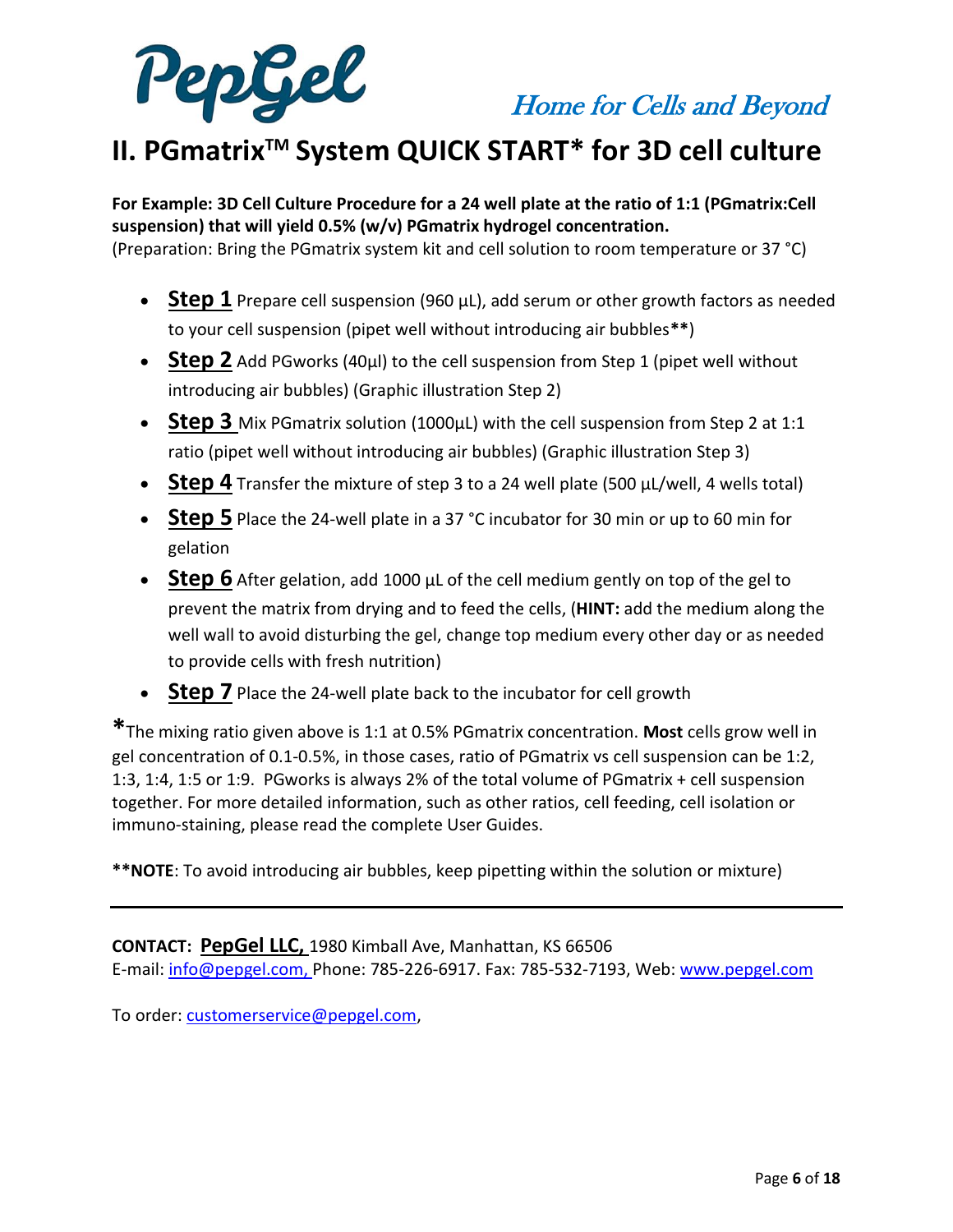

### **Cell Encapsulation illustration of the Example given in the QUICK START**

(Pipet without introducing air bubble)



**0.5% gel concentration for a 2000 µl volume:** 960 µL Cell suspension +40 µL PGworks + 1000 µL PGmatrix solution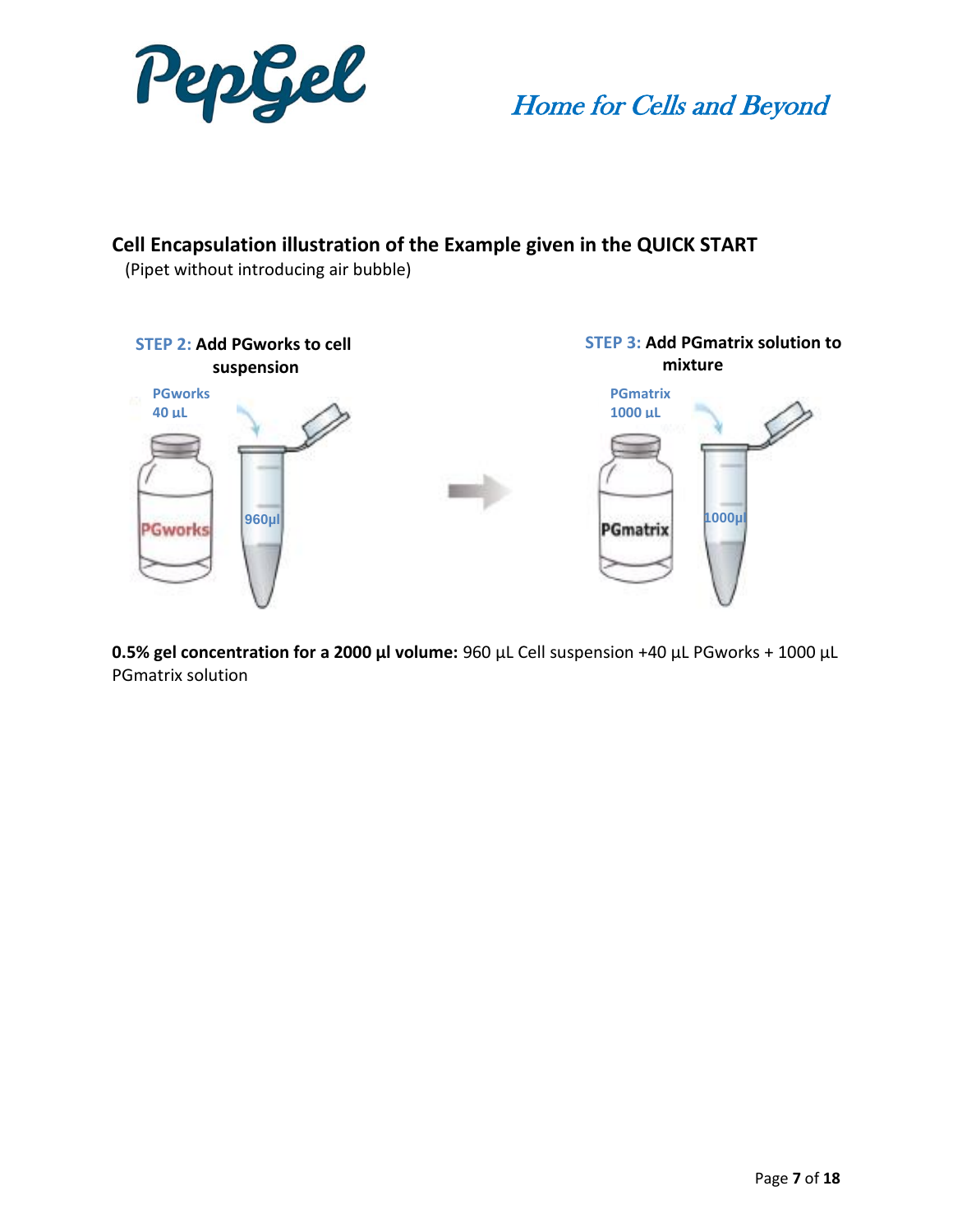

### **III. ENCAPSULATE CELLS FROM SUBCULTURE (2D or 3D) or CRYOPRESERVED CELLS**

- 1. Bring the PGmatrix solution and PGworks solution to room temperature (15 25 °C) or 37 °C (37 °C water bath).
- 2. Suspend cells in desired cell culture medium then add PGworks solution to the cell suspension according to the Mixing Ratio in **Table 1** on page 3, pipet well without introducing air bubbles (always immersing pipet tip in cell solution during pipetting).



3. Mix the PGmatrix solution carefully into the cell suspension of step 2 at the Mixing Ratio indicated in **Table 1** on page 3 (pipet well without introducing air bubbles). Transfer the mixture into the center of each well, then swirl the plate to uniformly cover the entire well bottom surface. (*Note:* Please select the PGmatrix solution accordingly that matches your cell culture medium or contact PepGel for special medium requirement by email to [customerservice@pepgel.com\)](mailto:customerservice@pepgel.com). For cell seeding density and gel concentration, please see examples in **Table 3** on page 5.

**\*** Hand-shaking the 6-well plate front to rear and side to side is necessary for gel to uniformly cover the entire well bottom.



- 4. Incubate the plate at 37°C (5% CO<sub>2</sub>) for 30-60 min to complete the gelation.
- 5. After gelation, place cell medium on top of the gel of each well to prevent the matrix from drying (recommended volume of each well is listed in **Table 2** on page 4). (**Tips**: carefully add cell culture medium along the wall of each well on the top surface of the hydrogel without disturbing the hydrogel).
- 6. To feed the cells, change the medium very gently by replacing 1/3 2/3 of medium above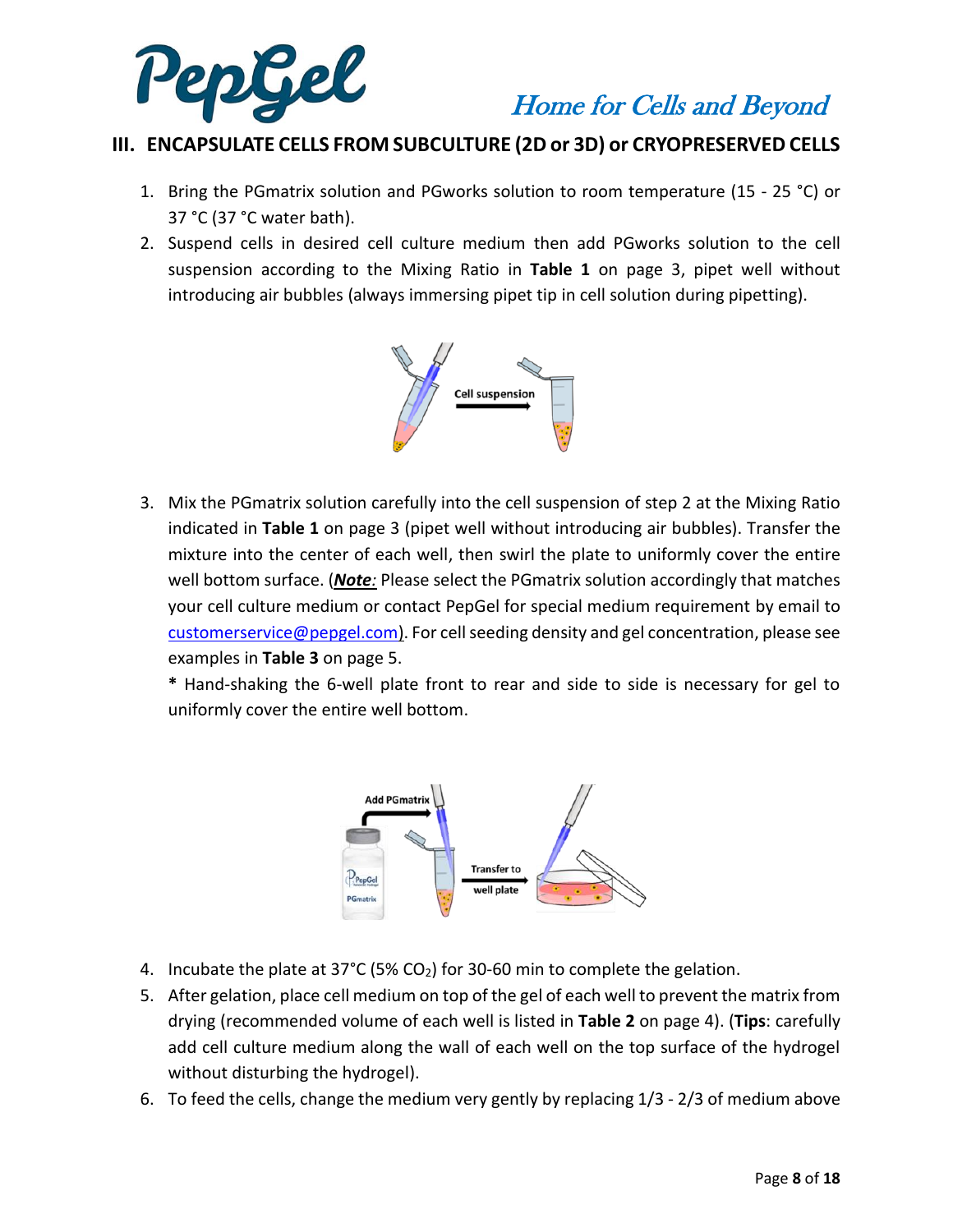

the gel with fresh medium every day or every other day, depending on how often the cells need to be fed or how soon the cell medium color change to yellowish.

#### **IV. THAWING CELLS DIRECTLY IN 3D PGMATRIX SYSTEM\***

- 1. Bring the PGmatrix solution and PGworks solution to room temperature (15 25 °C) or 37 °C (37 °C water bath).
- 2. Thaw the vial with frozen cells by gently agitating on in a 37 °C water bath. To reduce the possibility of contamination, keep the O-ring and cap out of the water.
- 3. Remove the vial from the water bath as soon as the contents start to thaw. Add 1 mL of pre-warmed complete culture medium and pipet until the cell suspension is totally thawed.
- 4. Transfer the cell suspension to a 15 mL conical tube, and use another 1 mL of complete culture medium to rinse the vial for the remaining cells, and combine the solution to the conical tube.
- 5. Dilute the mixture to 10 mL by using complete culture medium. And centrifuge at 100 g 200 g for 5 min (depending on cell types).
- 6. Remove the supernatant and resuspend the cell pellet gently in complete culture medium.
- 7. Follow the steps 2-6 in Section I "**ENCAPSULATE CELLS FROM SUBCULTURE (2D or 3D) or CRYOPRESERVED CELLS"** for the cells encapsulation in 3D PGmatrix.

**\* The recommended cell seeding density for initial thawing cells in 3D PGmatrix is one to two times higher than encapsulation cells from subculture, in order to maintain good cell viability and proliferation.**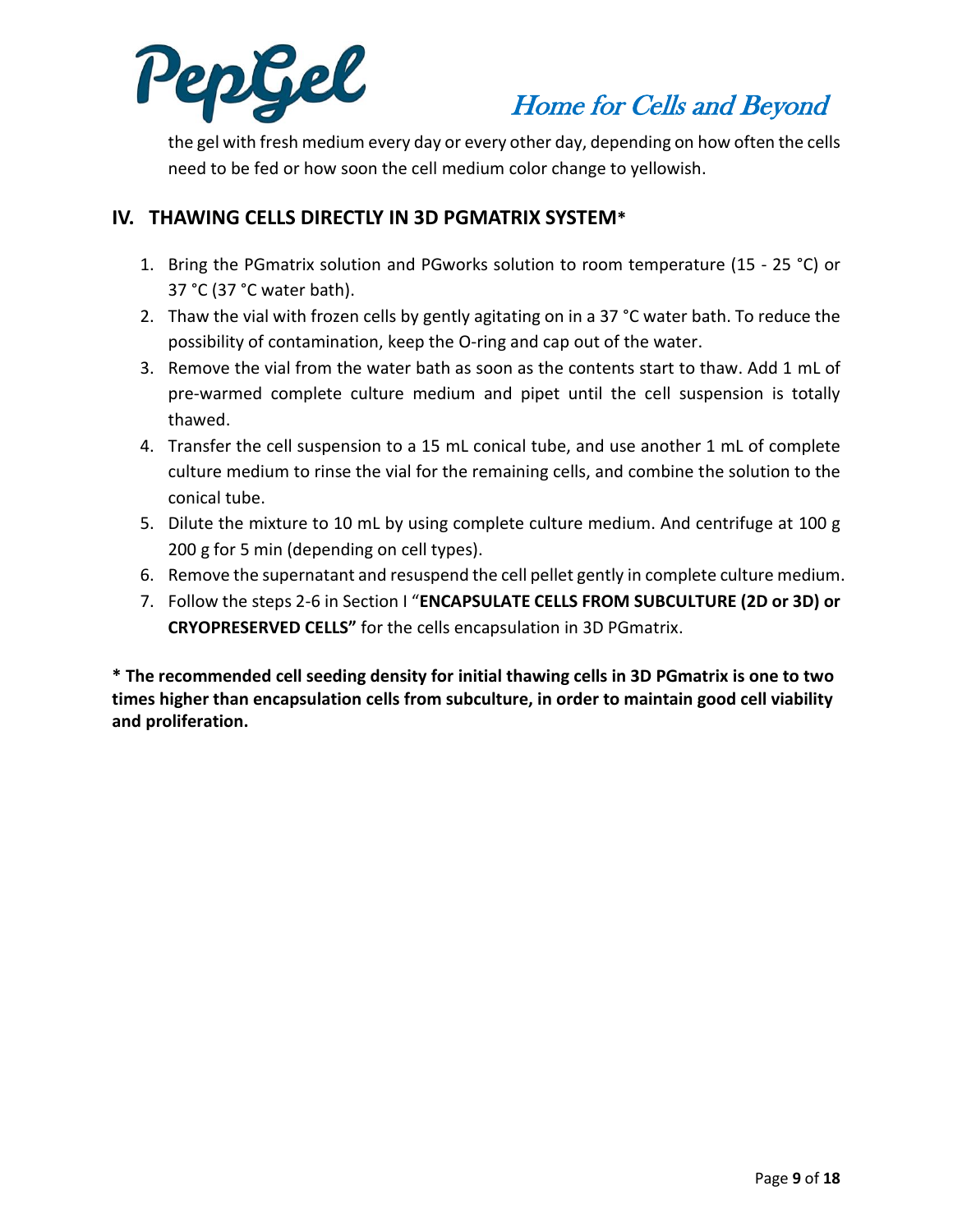

### **V. CELL RECOVERY FOR PASSAGING, COUNTING AND DOWNSTREAM APPLICATIONS**

- 1. **Gel disruption:** Without removing the upper layer cell medium, mechanically disrupt the gel **THOROUGHLY** (\*\*gel disruption thoroughly is very important for the cell isolation from the gel) by pipetting the gel and medium mixture. Transfer the mixture to a 2 mL-50 mL conical centrifuge tube (recommended conical centrifuge tube size vs well plate size are listed in **Table 4** on Page 12).
- 2. **Rinse:** Use PBS or DPBS (without  $Mg^{2+}/Ca^{2+}$ ) to rinse the well and combine the solution to the centrifuge tube. Recommend using the volume as double the maximum plating volume for each well listed in **Table 1** on page 3 (i.e., 200 µL for 96-well plate or 1000 µL for 24-well plate).
- 3. **Gel dilution:** Pipette the mixture **THOROUGHLY** and add additional PBS or DPBS to further dilute the mixture by 10-20 folds of the original plating volume (See examples in **Table 4** on Page 12), and mix well.
- 4. **Centrifuge:** Centrifuge at 200 g-700 g for 5-6 min by using swing bucket centrifuge, depending on cell. Discard supernatant and collect the pellet.
- *Note:* 1. Centrifuge force for cells harvesting from 3D PGmatrix should be higher than conventional 2D cell harvesting. 500 g-700 g is highly recommended for harvesting cancer cells spheroid colonies from PGmatrix, and 250g - 400 g for stem cells (i.e. hiPSC) spheroid colonies.
	- 2. Always check if there are many cells or cell spheroid colonies remaining in the supernatant after centrifuge, then you may increase the centrifuge force or time accordingly for further cell isolation.
	- 3. If you still have cell isolation issues, you may reduce your gel concentration for cell culture (i.e., if you used 0.5% PGmatrix for cell culture, you may reduce gel concentration to 0.3% or 0.2%), or consult with PepGel for technical support.

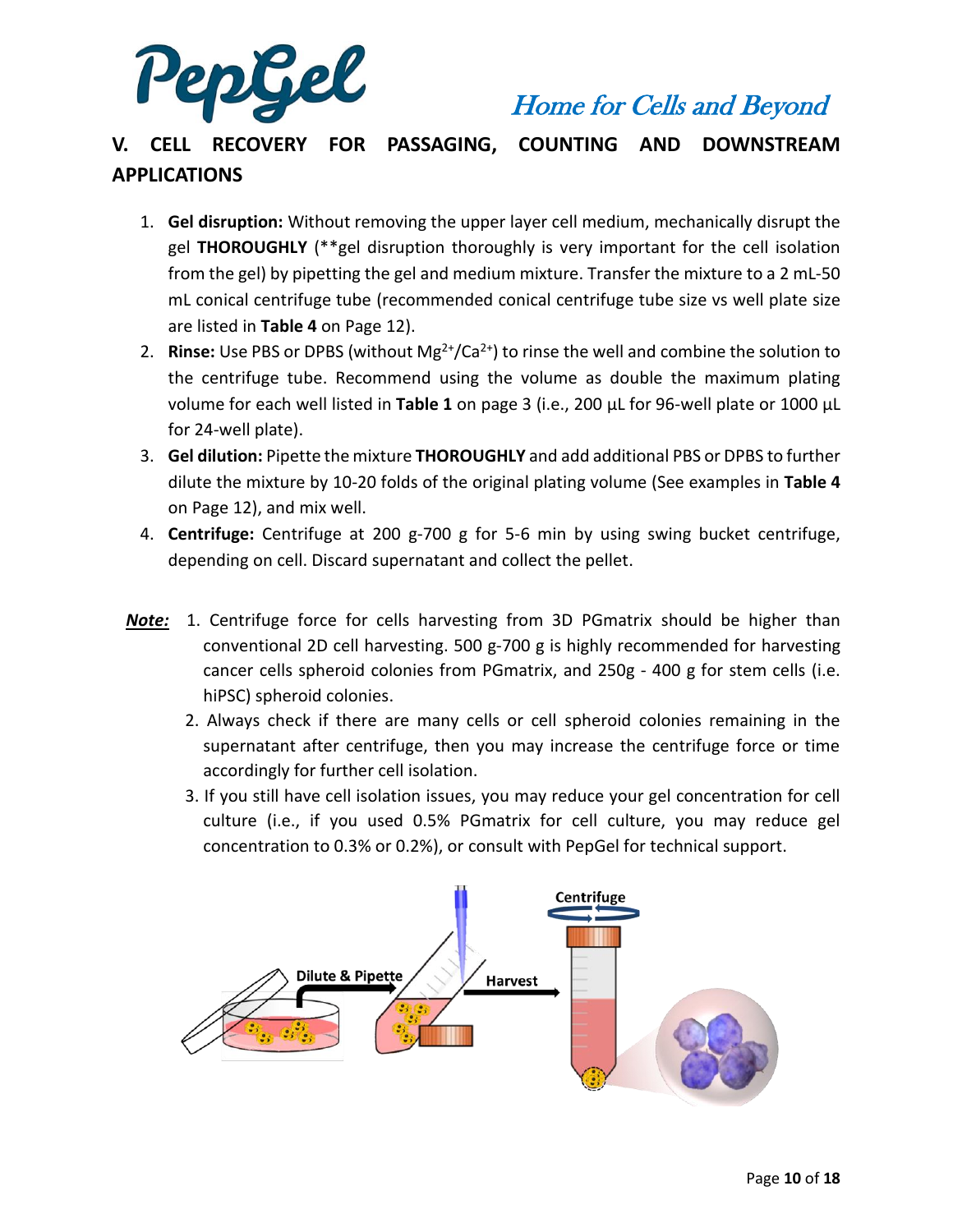

|                                                          | 6-well       | 12-well  | 24-well     | 48-well      | 96-well     |
|----------------------------------------------------------|--------------|----------|-------------|--------------|-------------|
| Gel plating volume                                       | $2000 \mu L$ | 1000 µL  | $500 \mu L$ | $250 \mu L$  | $100 \mu L$ |
| Final volume of diluted gel<br>and cell mixture from one | 40-45 mL     | 10-20 mL | 5-10 mL     | $2.5 - 5$ mL | $1-2$ mL    |
| well (10-20 folds)                                       |              |          |             |              |             |
| Suggested conical tube size                              | 50 mL        | 50 mL    | 15 mL       | $15$ mL      | 2 mL        |

#### **Table 4\*: The recommended conical centrifuge tube size vs well plate size for gel dilution**

**\* The conical tube size suggested here is only good for one well cultured cells harvesting. If more than one well cultured cells are harvested at the same time, the tube size need to be larger accordingly. For example, 50 mL tube can be used if 3 wells of 24-well plate cultured cells are harvested at the same time (3 x 10 mL).**

- 5. **Spheroid colonies breakup:** To break the colonies, follow your conventional culture protocol, add enzyme solution or other dissociation agents, or follow procedures described below.
	- − To break the spheroid colonies, add Trypsin-EDTA solution (i.e., 0.25%Trypsin+0.02%EDTA) to the cell pellet, the recommended Typsin-EDTA solution amount can be equal to the gel plating volume listed in **Table 1** on page 3 (i.e., 100 µL for 96-well plate or 500 µL for 24-well plate).
	- − Mix gently to disrupt the cell pellet, then incubate the conical tubes at 37°C (5% CO2) for 5 min.
	- − After incubation, pipet the cell solution up and down to mechanically break up the cell spheroid colonies. If there are still some colonies left, continue to incubate the cell solution at 37°C (5% CO<sub>2</sub>) for another 5 min or longer as needed and pipet, until majority of spheroid colonies become single cells observed under microscopy.
	- − Then add culture medium or trypsin neutralization solution equal to the volume of Trypsin-EDTA solution to the conical tube, centrifuge at 100 g-200 g for 5 min (depending on cell types).
	- − Discard supernatant and re-suspend the pellet in complete culture medium for further cell counting or cell passage.

**Note:** The Enzyme concentration and incubation time for spheroid colonies disruption depend on the cell types, colonies size and number: certain cell lines need longer trypsinization time up to 20 min - 30 min to break spheroid colonies (50-100 um) into single cells, like 4t1, PANC 1 and HepG2 etc. Therefore, the condition listed above can only be used as reference. It is the users' responsibility to choose the appropriate condition for their cell spheroids breakup.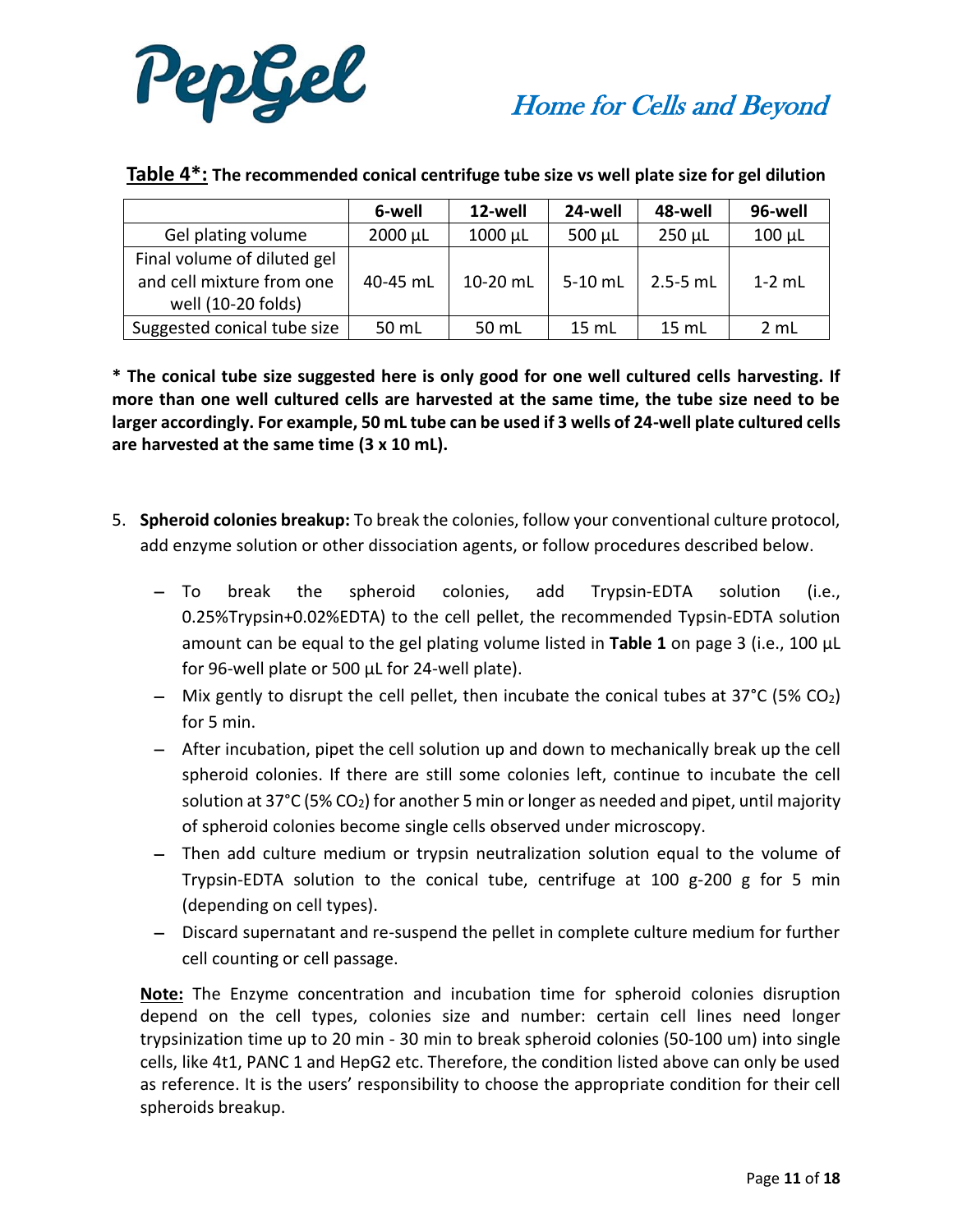



#### **VI. CELL CRYOPRESERVATION**

- 1. Re-suspend cell pellet in freezing medium or complete growth medium with 5%-10% DMSO to a concentration of  $1 \times 10^6$  to  $1 \times 10^7$  cells/mL depending on cell types. Allow the cells to sit at room temperature 15 min, so the cryoprotectant can diffuse into the cell.
- 2. Cells should be frozen slowly at 1 °C/min. This can be achieved by using a programmable cooler or using Mr. Frosty Freezing container with isopropanol placed in a -80 °C freezer for at least 24 hours.
- 3. Quickly transfer the vial to liquid nitrogen or -130 °C freezer for long term storage.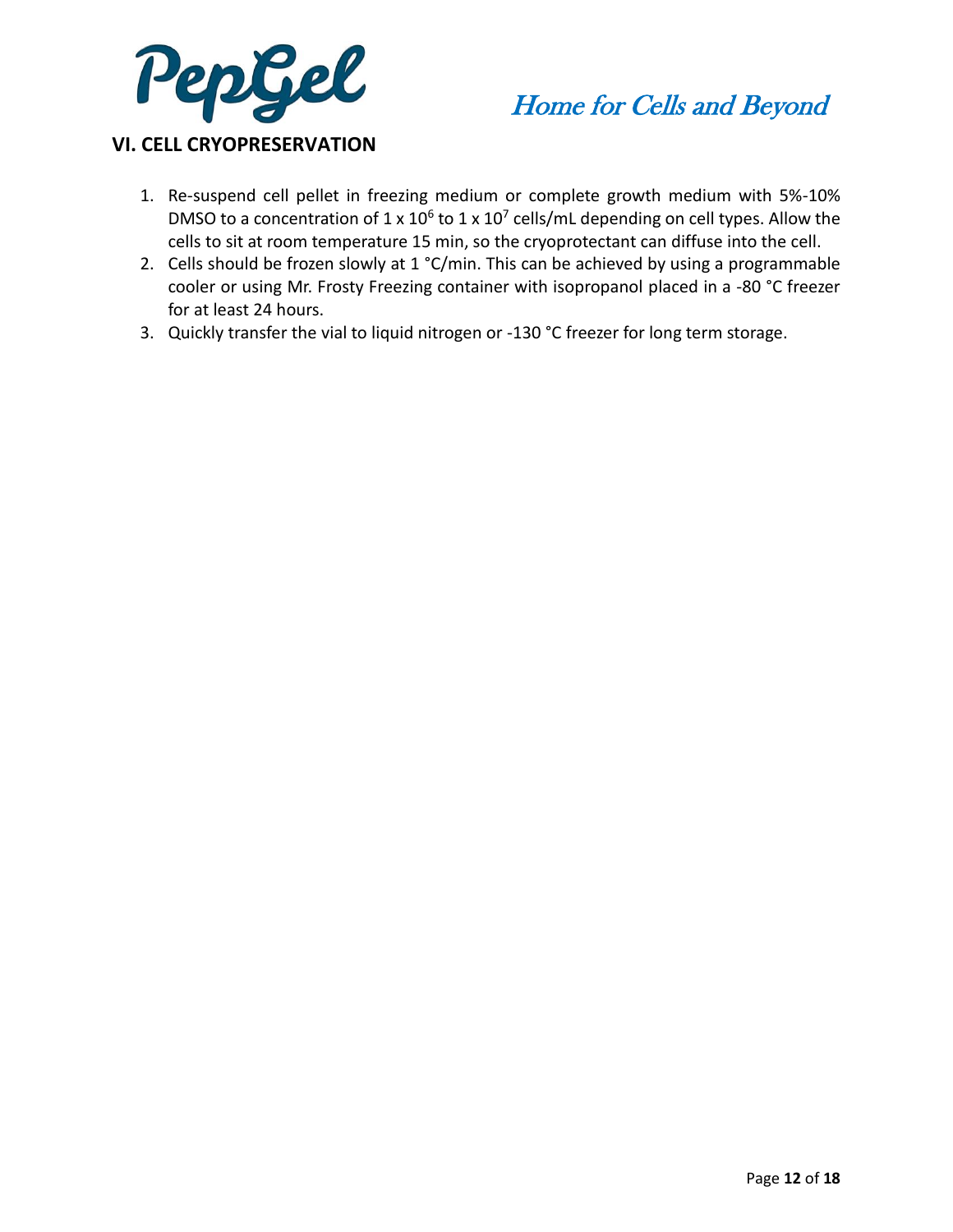



#### **VII IMMUNO-STAINING**

- 1. Gently remove the "free" medium on top of the gel in the culture well
- 2. Gently rinse the gel surface once with DPBS (without  $Ca^{2+}$  and Mg<sup>2+</sup> ions)
- 3. Fix cells in gels with 10% neutral buffered formalin for 30-40 min
- 4. Wash the formalin out twice with DPBS (without  $Ca^{2+}$  and Mg<sup>2+</sup> ions), 15 min for each rinsing.
- 5. Prepare washing buffer and blocking solution

A): Washing buffer: DPBS (with Ca<sup>2+</sup> and Mg<sup>2+</sup> ions) + 0.2% triton X-100 + 0.1% cold water fish gelatin

B): Blocking solution: washing buffer + 10% serum from the same source animal as the secondary antibody. Mix blocking solution thoroughly by pipetting

C): Filter through syringe filter (Millex GP .22 micrometer PES membrane). Part of the solution will be lost due to filter clogging. Mix at least one extra mL more than you need.

 *Note:* Blocking solution should be prepared just before applying it to the sample.

- 6. Remove the DPBS on top of the gel, add washing buffer and incubate at room temperature for 10 min. Wash twice.
- *Note:* If the sample is not blocked and stained immediately, it can be stored after adding washing buffer. To store the sample, the plate should be sealed with parafilm and stored at 4°C.
	- 7. Blocking (Day 1):

Remove the washing buffer, add blocking solution to the fixed samples (i.e., 500-800 µL per well blocking solution, for 24-well plate). Let set overnight (or > 12 hrs).

8. Primary Antibody (1AB) (Day 2)

A): Prepare primary antibody solution by adding the primary antibody solution to washing buffer. The primary antibody concentration for 3D staining can be similar or higher than that used for 2D culture staining (i.e., Goat Oct 3/4 antibody (N-19) with final concentration of 3  $\mu$ g/mL was used for hiPSC staining directly in 3D PGmatrix-hiPSC)<sup>[9]</sup>.

B): Add primary antibody solution to the gel, incubate at room temperature overnight

*Note:* Use sufficient volume of antibody solution to completely soak the gel (i.e., 1 mL for gel in 24-well plate, 500 µL for gel in 48-well plate).

C): Process one sample without 1AB as a negative control to assess background staining

- 9. Rinse (Day 3): Rinse with washing buffer 4 times (2 hrs per wash)
- 10. Secondary antibody (2AB) (Day 3)

A) Prepare secondary antibody solution by adding the secondary antibody solution to washing buffer. The secondary antibody concentration for 3D staining can be similar or higher than that used for 2D culture staining (i.e., Rabbit anti-goat  $\lg G$  (H+L) 2<sup>nd</sup> antibody alexa fluor 488 with final concentration of 5 µg/mL was used for hiPSC staining directly in 3D PGmatrix-hiPSC).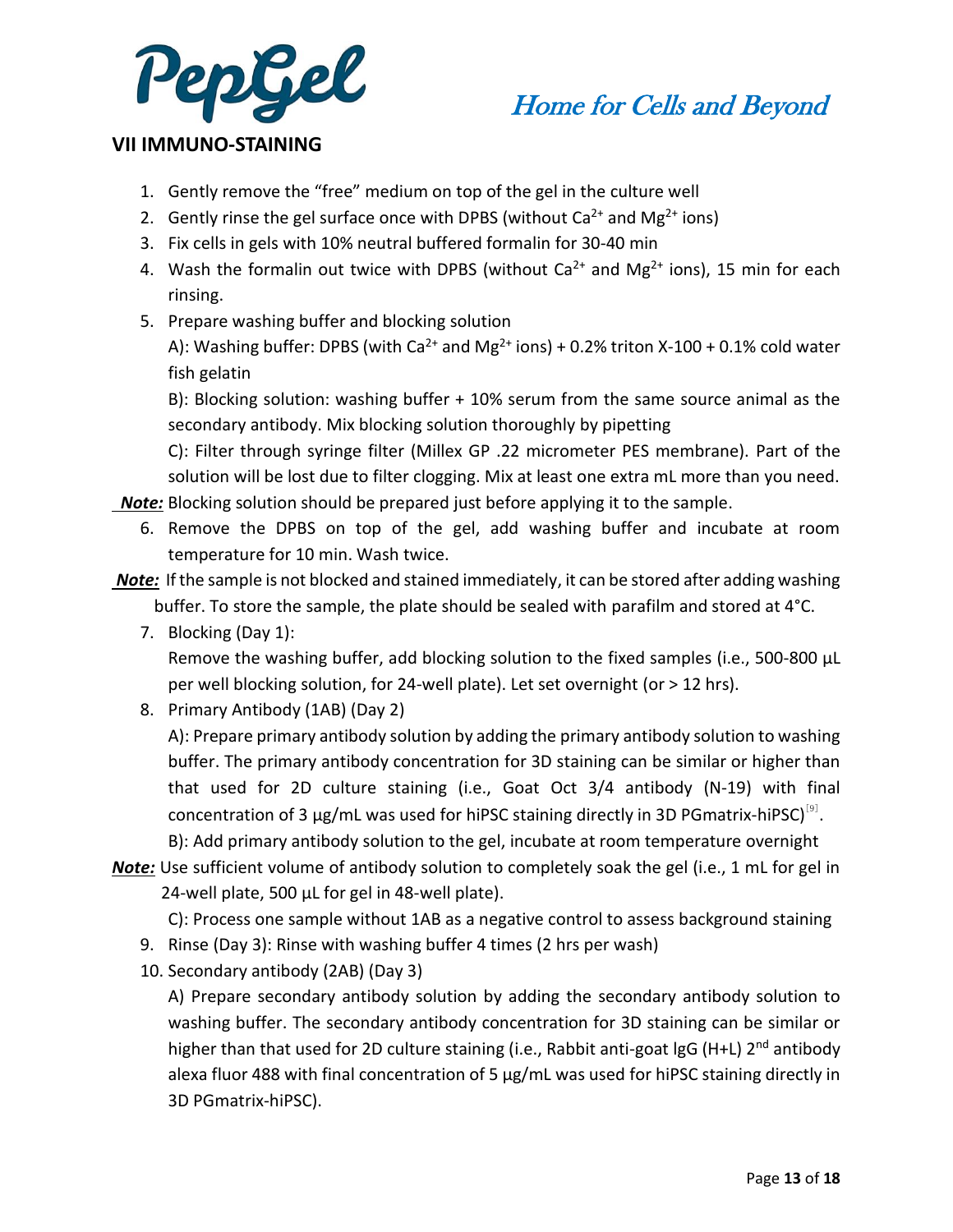

B) Wrap the plate with aluminum foil, incubate at room temperature, overnight (or > 12 hrs).

- 11. Rinse and Imaging (Day 4)
	- A): Rinse at least 6 times (1 hr per wash) with washing buffer
	- B): Replace washing buffer with Glycerin for imaging
	- C): Proceed with imaging

*Note:* 1. to achieve a strong and specific signal, it is necessary to thoroughly block non-specific binding of antibodies to the gel matrix (PGmatrix) as well as allowing diffusion of antibodies through the gel matrix (PGmatrix). Therefore, extended blocking and incubation times and multiple washes are required.

 2. Since it is a 3D system, the background is influenced by other cells at different planate positions. Therefore, post-processing of images may be needed to reduce background brightness.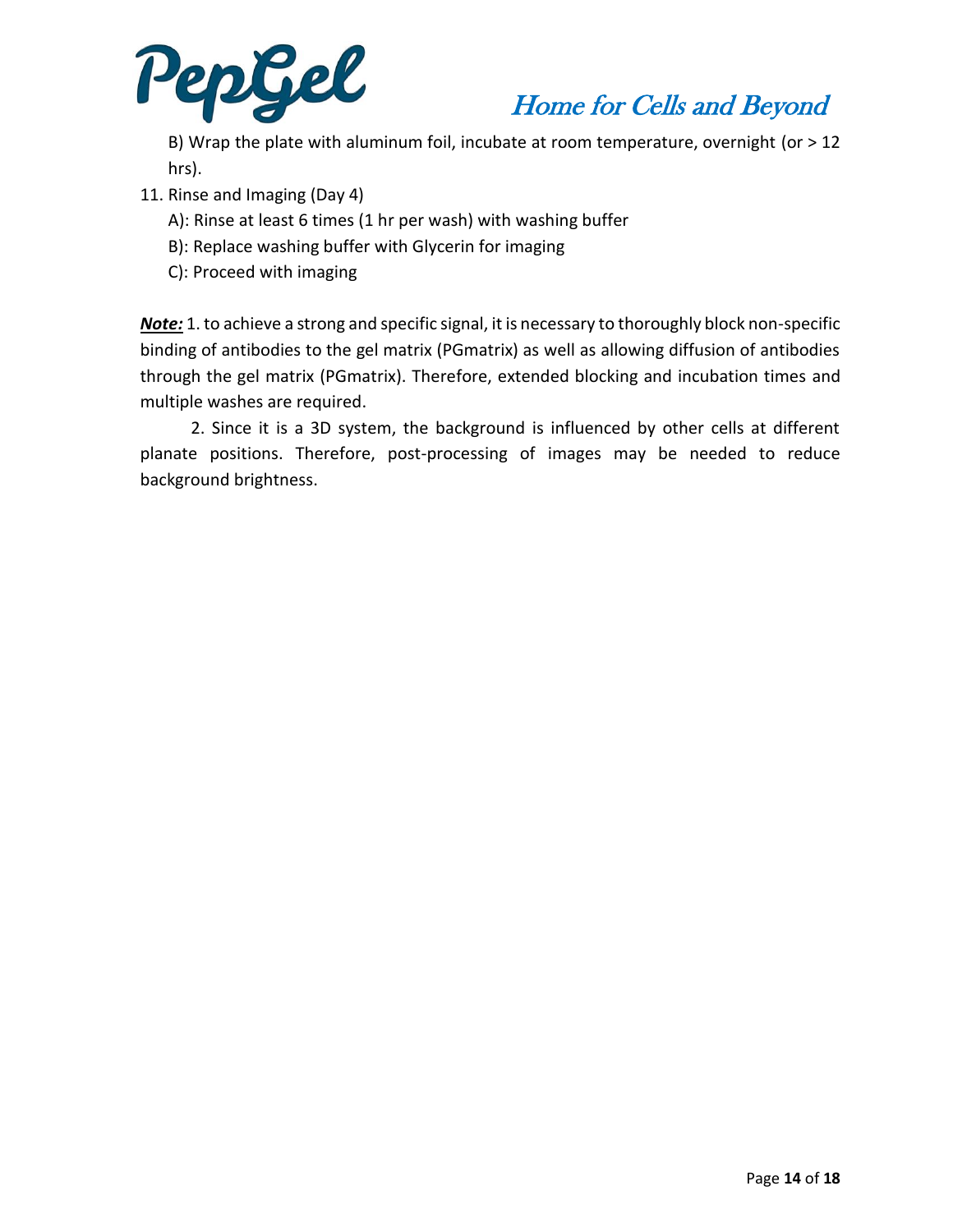

# **B. Protocols for cell invasion (Thin gel method) in PepGel PGmatrix System**

- 1. Bring the PGmatrix solution, for example, and PGworks solution to room temperature (15 - 25 °C) or 37 °C (37 °C water bath)
- 2. Mix PGworks first with cell medium with or without growth factors as users' need, and then mix with PGmatrix solution according to the Mixing Ratio in **Table 1** on page 3 (pipet well without introducing air bubbles)

*Note:* Please select the PGmatrix solution accordingly that matches your cell culture medium or contact PepGel for special medium requirement by email to [customerservice@pepgel.com](mailto:customerservice@pepgel.com)

- 3. When properly mixed, plate the mixture into the center of each well (i.e., volume per well is recommended as 250  $\mu$ I - 500  $\mu$ I for 24-well plate), then swirl the plate to coat the entire well bottom surface, or different amount of mixture to get a desirable gel thickness as user wishes.
- 4. Place plates at 37°C for 30-60 min for gelation, then plate cell suspension on top of the thin gel for cell growth.

*Note:* Please follow the detailed procedures described in the user guides for desirable ratio of each mixing step, or conduct preliminary experiment to find out optimum mixing ratio for your experiment.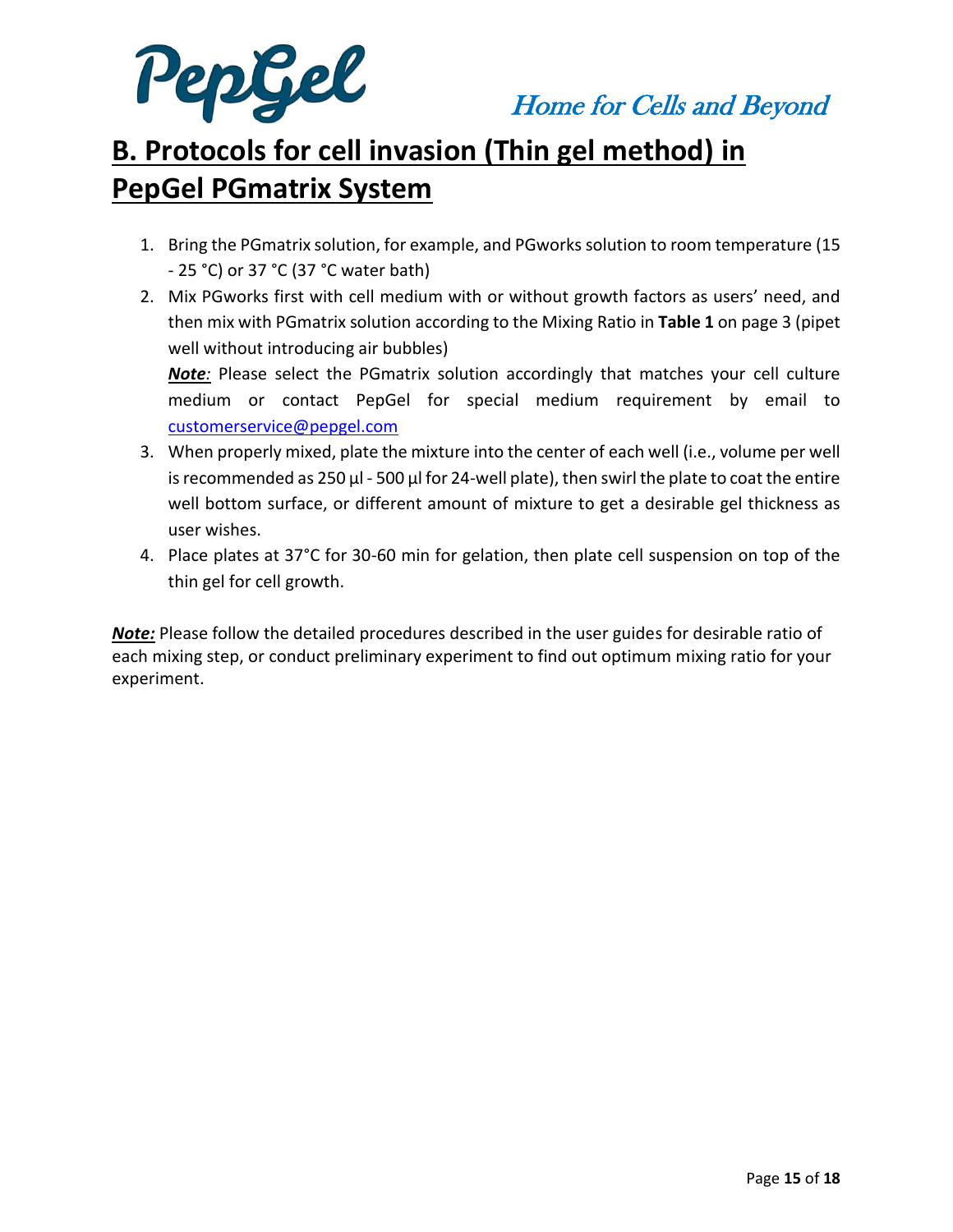

# **C. Protocols for 3D Manual Bioprinting of PepGel PGmatrix System using pipet or syringe**

- 1. Bring the PGmatrix solution and PGworks solution to room temperature (15 25 °C) or 37 °C (37 °C water bath)
- 2. Suspend cells in desired cell culture medium with appropriate growth factors then add PGworks solution to the cell suspension according to the Mixing Ratio in **Table 1** on page 3, pipet well without introducing air bubbles (always immersing pipet tip in cell solution during pipetting).



- 3. Mix the PGmatrix solution carefully into the cell suspension of step 2 at the Mixing Ratio indicated in **Table 1** on page 3 (Please select the PGmatrix solution accordingly that matches your cell culture medium or contact PepGel for special medium requirement by email to [customerservice@pepgel.com\)](mailto:customerservice@pepgel.com). For cell seeding density and gel concentration, please see examples in **Table 3** on page 5**\***.
- 4. Incubate the vial with mixture of cell and PGmatrix (PGmatrix-Cell) at  $37^{\circ}$ C (5% CO<sub>2</sub>) for 30-60 min to complete the gelation. (*Note:* 30 min gelation time is recommended for 0.5% PGmatrix concentration, and 60 min gelation time for PGmatrix concentration lower than 0.5%). Then PGmatrix-Cell gel should be ready for manual bioprinting by using the pipet (i.e., the following diagram shows the potential for co-culture of two or three different cells by manual bioprinting, or users can bioprint other patterns for cell co-culture based on their needs).

**\* Note:** To avoid bubbles, the PGmatrix-cell solution can be uploaded into **syringe** at Step 3, and incubate, then bioprint with the syringe.



i.e., 500 uL mixture of PGmatrix and cell solution generate gel with 2 mm thickness in 24-well plate. (Table 1 on Page 3)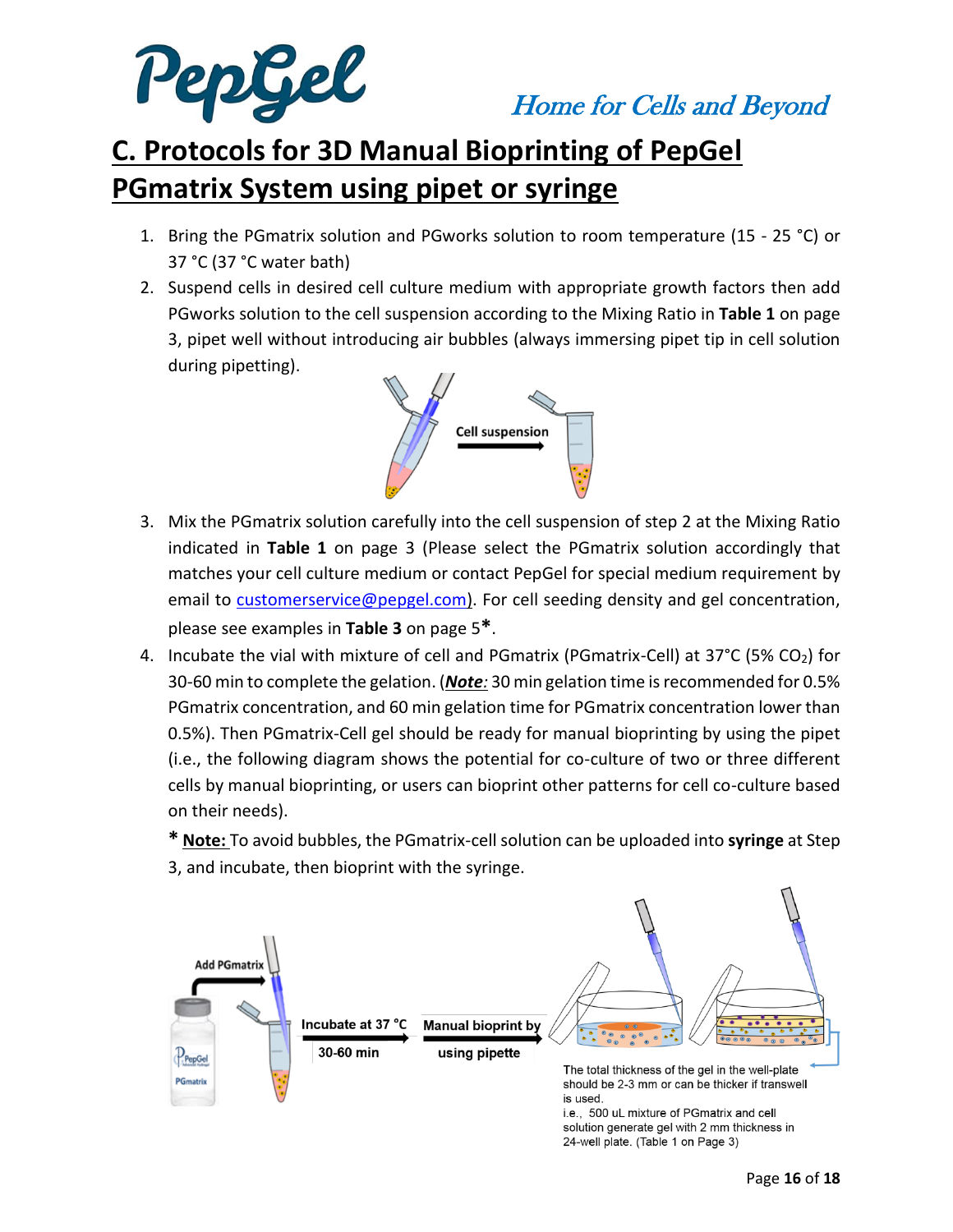

### **REFERENCE**

- 1. Soltantabar P, Calubaquib EL, Mostafavi E, Ghazavi A, Stefan MC. Heart/liver-on-a-chip as a model for the evaluation of cardiotoxicity induced by chemotherapies. Organs-on-a-Chip. 2021 Nov 1;3:100008.
- 2. Li Q, Qi G, Liu X, Bai J, Zhao J, Tang G, Zhang YS, Chen-Tsai R, Zhang M, Wang D, Zhang Y. Universal Peptide Hydrogel for Scalable Physiological Formation and Bioprinting of 3D Spheroids from Human Induced Pluripotent Stem Cells. Advanced Functional Materials. 2021:2104046.
- 3. Carter T, Qi G, Wang W, Nguyen A, Cheng N, Ju YM, Lee SJ, Yoo J, Atala A, Sun XS. Self-Assembling Peptide Solution Accelerates Hemostasis. Advances in Wound Care. 2020. [\(https://www.liebertpub.com/doi/abs/10.1089/wound.2019.1109\)](https://www.liebertpub.com/doi/abs/10.1089/wound.2019.1109)
- 4. Harrison R, Luckett J, Marsh S, Lugo Leija HA, Salih S, Alkharji R, Sottile V. Magnetically Assisted Control of Stem Cells Applied in 2D, 3D and In Situ Models of Cell Migration. Molecules. 2019 Jan;24(8):1563.
- 5. Zhu Q, Hamilton M, Vasquez B, He M. 3D-printing enabled micro-assembly of a microfluidic electroporation system for 3D tissue engineering. Lab on a Chip. 2019;19(14):2362-72.
- 6. Thippabhotla S, Zhong C, He M. 3D cell culture stimulates the secretion of in vivo like extracellular vesicles. Scientific reports. 2019 Sep 10;9(1):1-4.
- 7. Xu J, Qi G, Sui C, Wang W, Sun X. 3D h9e peptide hydrogel: An advanced threedimensional cell culture system for anticancer prescreening of chemopreventive phenolic agents. Toxicology in Vitro. 2019 Dec 1;61:104599.
- 8. Li L, Liu G, Timashev P, Sun XS, Criswell T, Atala A, Zhang Y. Biofabrication of tissue-specific extracellular matrix proteins to enhance the expansion and differentiation of skeletal muscle progenitor cells. Applied Physics Reviews. 2019 Jun 26;6(2):021309.
- 9. Nethercott HE, Brick DJ, Schwartz PH. Immunocytochemical analysis of human pluripotent stem cells. Human Pluripotent Stem Cells: Methods and Protocols. 2011:201- 20.
- 10. Liang J, Liu G, Wang J, Sun XS. Controlled release of BSA-linked cisplatin through a PepGel self-assembling peptide nanofiber hydrogel scaffold. Amino acids. 2017 Dec 1;49(12):2015-21.
- 11. Liang J, Sun XS, Yang Z, Cao S. Anticancer drug camptothecin test in 3D hydrogel networks with HeLa cells. Scientific reports. 2017 Feb 1;7(1):1-9.
- 12. Miller PG, Shuler ML. Design and demonstration of a pumpless 14 compartment microphysiological system. Biotechnology and bioengineering. 2016 Oct;113(10):2213-27.
- 13. Kumar D, Kandl C, Hamilton CD, Shnayder Y, Tsue TT, Kakarala K, Ledgerwood L, Sun X, Huang H, Girod D, Thomas SM. Anti-HGF antibody ficlatuzumab mitigates tumorassociated fibroblast-facilitated head and neck cancer progression. JAMA Otolaryngology.